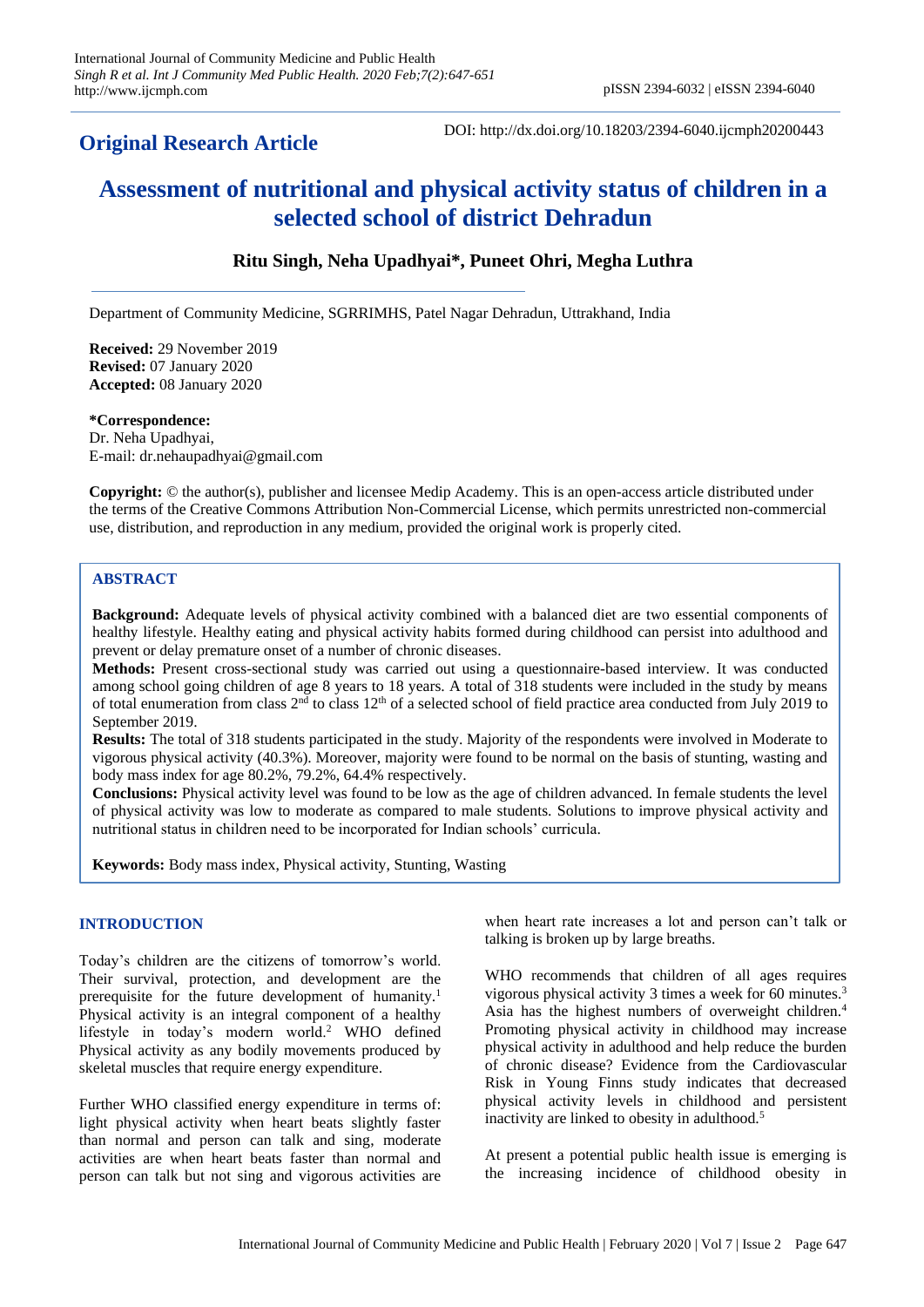developing countries, and the resulting socioeconomic and public health burden that have to be faced by these countries in the near future.<sup>6</sup>

Developing countries like India have a unique problem of 'double burden' wherein at one end of the spectrum we have obesity in children and adolescents while at the other end we have malnutrition and underweight.<sup>7</sup>

Under nutrition is ordinarily established in public health and clinical contexts with the use of anthropometry, specifically weight and height. Undernutrition during infancy and early childhood receives most emphasis because of its association with morbidity and mortality early in life and its long-term consequences; however, undernutrition can occur at any time during the life cycle. Furthermore, the terms overweight and obesity, on the other hand, are often used interchangeably, but they are not synonymous. Overweight is characterized by a moderate degree of excess weight-for-height, whereas obesity is a more severe state.<sup>8</sup>

Hence present study has been undertaken to identify physical activity patterns in school going children, to find out the nutritional status in school going children and to identify the association between nutritional status and physical activity among the school children.

#### **METHODS**

A school based cross-sectional study was carried out in the field practice area of Rural health training Centre, Dehradun. The study was conducted from July 2019 to September 2019, after taking approval from the Institutional Ethical Committee.

It was conducted among children of age 8 years to 18 years. A total of 318 students were included in the study by means of total enumeration from class 2nd to class 12th of a selected school. Students absent on the day of study were excluded.

Physical activity of the children was assessed by the physical activity questionnaire for older children (PAQ-C) by Crocker et al, Kowalski et al. The PAQ-C is appropriate for elementary school-aged children (grades 4-8; approximately ages 8-14 yrs who are currently in the school system and have recess as a regular part of their school week and the physical activity questionnaire for adolescents (PAQ-A) by Kowalski et al. The PAQ-A is appropriate for high school students (grades 9-12; approximately ages 14-20) who are currently in the school system. The PAQ-C and PAQ-A are selfadministered, 7-day recall instrument. It was developed to assess general levels of physical activity throughout the elementary school year for students in grades 4 to 8 and approximately 8 to 14 years of age. The PAQ-C can be administered in a classroom setting and provides a summary physical activity score derived from nine items, The nine items includes the questions regarding

physical activity (sports, games, dance etc.) in spare time in the past 7 days, activity during physical education classes, activity during recess time, during lunch time, activity right after school, activities during evening time, for how many times did the child were involved in physical activity on the last weekend, How the children describe themselves about being physically active. All items were scored on a 5-point scale. Scoring 1-1.9 was taken as LPA, 2-2.9 is MPA, 3-3.9 as MVPA, 4-4.9 as VPA and 5 as HPA.<sup>9-12</sup>

Nutritional status was assessed through weight for age (underweight), height for age (stunting) and BMI for age (thinning) according to WHO criteria.<sup>13</sup>

Each child's height and weight were measured in the metric system, using standardized technique. A stadiometer capable of measuring to an accuracy of 0.1 cm was used to assess height of the subjects. The subject was made to stand without footwear with the feet parallel and with heels and occiput touching the scale. A portable balance with an accuracy of 100 g was used to record the weight of the subjects. Children were instructed to stand on the balance with light clothing and without footwear and with feet apart and looking straight. All the proceedings were undertaken after taking clearance from the institutional ethical committee and informed consent from the study participants.

## *Statistical analysis*

The data collected was refined, compiled and tabulated using Microsoft Excel. The data was further analyzed using Epi info software and SPSS 20.0 version. Descriptive statistics, Chi-Square tests were performed to interpret the data and finding any association and significance between the study variables. The level of significance taken for our analysis is 95%.

## **RESULTS**

The total of 318 students were participated in the study. Out of them 181 (56.9%) were boys and 137 (43.1%) were girls, between the age of 8-18 years excluding absenteeism. Majority of the students157 (49.3%) belonged to early adolescence (10-13 years) age group followed by  $109$  (34.2%) mid adolescence (14-17 years), 42 (13.2%) pre adolescence (8-9 years) and least  $10(3.14\%)$  to late adolescence ( $>17$  years) (Table 1).

Overall 255 (80.2%) of the students were found to be normal and 63 (19.8%) were stunted as per their height for age below 3rd percentile. The mean height of the students was 140.3 (Table 2).

Overall 196 (61.6%) of the students were found to be normal, 89 (27.9%) underweight below 5th percentile and 33 (10.3%) overweight as per the BMI for age above  $95<sup>th</sup>$ percentile (Table 3).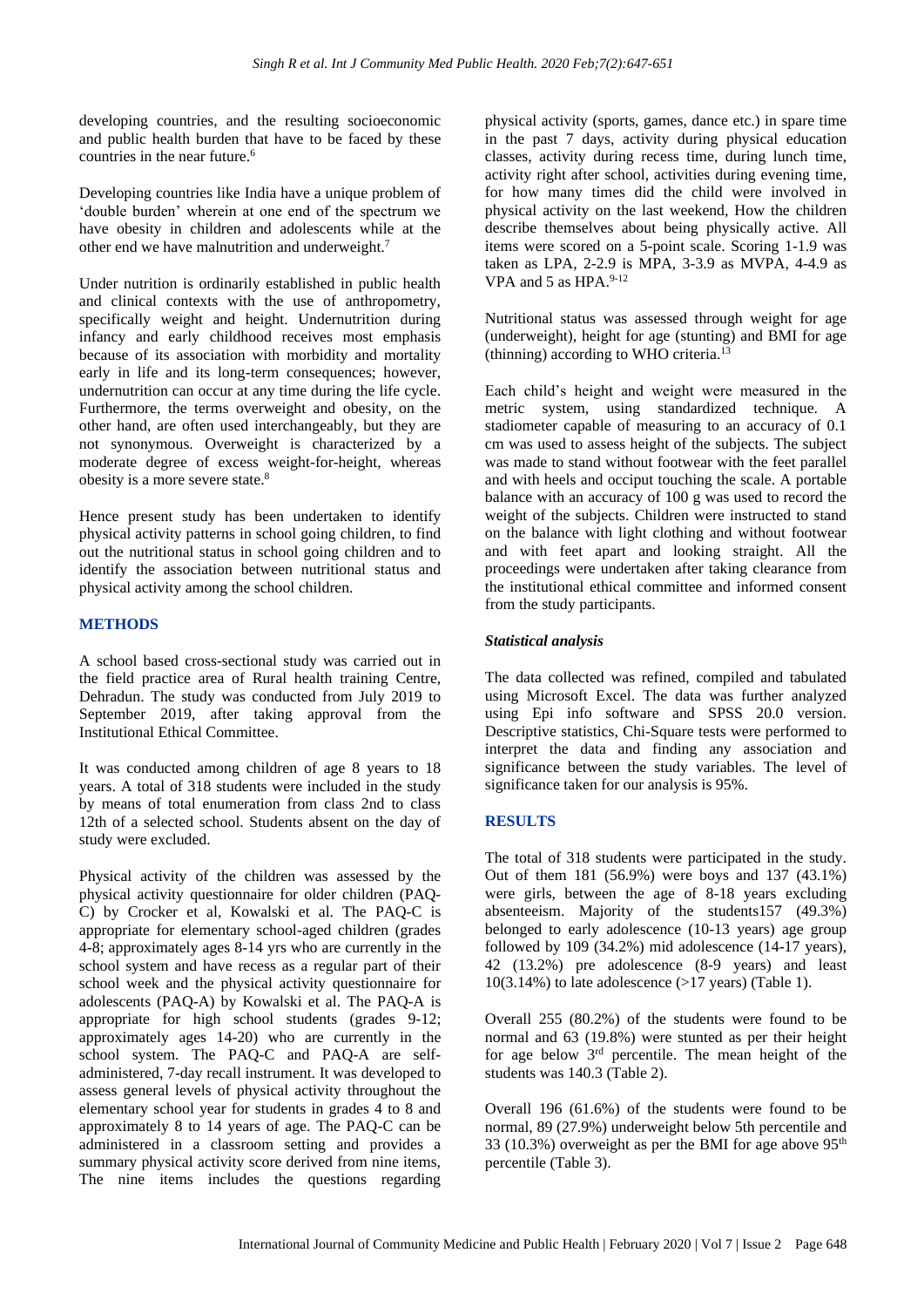#### **Table 1: Distribution of study participants on the basis of sex and age.**

| <b>Variable</b> | No. of study participants $(N)$ | $\frac{0}{0}$ |
|-----------------|---------------------------------|---------------|
| <b>Sex</b>      |                                 |               |
| Female          | 137                             | 43.1          |
| Male            | 181                             | 56.9          |
| Total           | 318                             | 100           |
| Age (yrs)       |                                 |               |
| $8-9$           | 42                              | 13.2          |
| $10-13$         | 157                             | 49.4          |
| $14 - 17$       | 109                             | 34.3          |
| >17             | 10                              | 3.1           |
| Total           | 318                             | 100           |

# **Table 2: Distribution of study participants on the basis of stunting (height for age).**

| Stunting       | No. of study participants $(N)$ | $\frac{0}{0}$ |
|----------------|---------------------------------|---------------|
| <b>Normal</b>  | 255                             |               |
| <b>Stunted</b> | 63                              | 19 8          |
| <b>Total</b>   | 318                             | 100           |

Out of the total students, 252 (79.2%) were found to be normal and 66 (20.8%) underweight as per weight for age below 3rd percentile. The mean weight of the students was 40.5 (Table 4).

#### **Table 3: Distribution of study participants on the basis of their BMI (BMI for age).**

| <b>BMI</b>    | No. of study participants $(N)$ | $\frac{0}{0}$ |
|---------------|---------------------------------|---------------|
| <b>Normal</b> | 205                             | 64.5          |
| Underweight   | 82                              | 25.8          |
| Overweight    | 31                              | 97            |
| <b>Total</b>  | 318                             | 100           |

#### **Table 4: Distribution of study participants on the basis of wasting (weight for age).**

| <b>Wasting</b> | No. of study participants (N) | $\sqrt[6]{\cdot}$ |
|----------------|-------------------------------|-------------------|
| Yes            | 66                            | 20.8              |
| No             | 252.                          |                   |
| <b>Total</b>   | 318                           |                   |

# **Table 5: Distribution of study participants on the basis of physical activity.**

|              | Physical activity No. of study participants $(N)$ % |      |
|--------------|-----------------------------------------------------|------|
| <b>LPA</b>   | 28                                                  | 8.8  |
| <b>MPA</b>   | 93                                                  | 29.2 |
| <b>MVPA</b>  | 128                                                 | 40.3 |
| <b>VPA</b>   | 66                                                  | 20.8 |
| <b>HPA</b>   |                                                     | 09   |
| <b>Total</b> | 318                                                 |      |

| Table 6: Association between sex and physical activity. |  |  |  |  |
|---------------------------------------------------------|--|--|--|--|
|---------------------------------------------------------|--|--|--|--|

| <b>Sex</b>    | LPA        | <b>MPA</b> | <b>MVPA</b> | <b>VPA</b> | <b>HPA</b> | <b>Total</b> |
|---------------|------------|------------|-------------|------------|------------|--------------|
|               | N(%)       | N(%        | N(%         | N(%        | N(%)       | N(%)         |
| <b>Female</b> | (75)<br>21 | 51 (54.8)  | 44 (34.4)   | 21 (31.9)  | 00         | 137 (43.1)   |
| <b>Male</b>   | (25)<br>07 | 42(45.2)   | 84 (65.6)   | 45(68.1)   | 03(100)    | 181 (56.9)   |
| <b>Total</b>  | 28         | 93         | 128         | 66         | 03         | 318          |

Chi sq=23.4 df= 4, p< $0.05$ .

Table 5 shows the distribution of the study participants according to the physical activity performed, the highest number 128 (40.3%) were involved in moderate to vigorous physical activity, followed by 93 (29.2%) in moderate physical activity and least 3 (0.9%) in high physical activity. The mean physical activity score of the students was 2.31.

Table 6 shows the association between sex of the students and physical activity performed; low physical activity was found more in female students 21(75%) as compared to male students 7 (25%). High physical activity was found only among male students 3 (100%). This association was found to be statistically significant.

Table 7 shows the association between age of the students and physical activity performed. Low physical activity was found more among students of age group 14-17 years i.e., 15 (53.5%). As the age advances physical activity

among children decreases i.e., This association was found to be statistically significant.

Table 8 shows the association between stunting, wasting and BMI of the students and physical activity performed, Majority of the students who were involved in moderate to vigorous physical activity were found to be normal i.e., 97 (75.7%) and undernourished 31 (24.2%). Table also shows that majority of the students who were involved in moderate to vigorous physical activity were found to be normal according to weight for age i.e., 104 (81.25%).we found association between BMI of the students and physical activity performed, Majority i.e., 80 (62.5%) of the students who are involved in Moderate to vigorous physical activity are found to be normal, followed by underweight 33 (25.7%) and overweight 15 (11.7%) Although this association between stunting, wasting and BMI of the students and physical activity performed was not found to be statistically significant.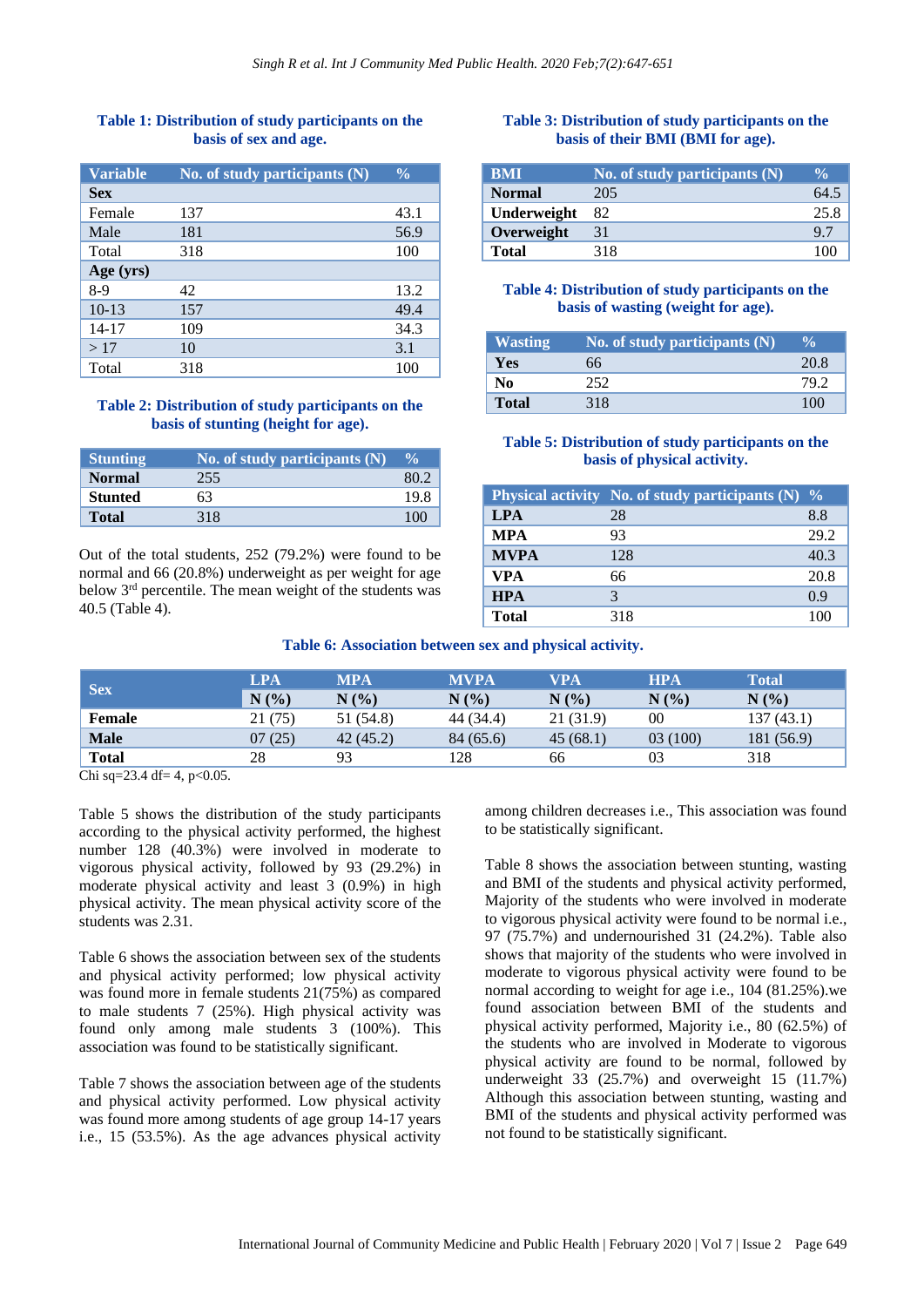#### **Table 7: Association between age and physical activity.**

| <b>LPA</b> | <b>MPA</b> | <b>MVPA</b> | <b>VPA</b> | <b>HPA</b> | <b>Total</b> |
|------------|------------|-------------|------------|------------|--------------|
| N(%)       | N(%        | N(%)        | N(%)       | N(%)       | N(%)         |
| 0(0)       | 9(9.6)     | 22(17.2)    | 10(15.1)   | 1(33.3)    | 42(13.3)     |
| 12(42.8)   | 45(48.4)   | 65(50.7)    | 34(51.5)   | 1(33.3)    | 157(49.3)    |
| 15(53.6)   | 36(38.7)   | 36(28.2)    | 21(31.8)   | 1(33.3)    | 109(34.2)    |
| 1(3.6)     | 3(3.3)     | 5(3.9)      | 1(1.6)     | 0(0)       | 10(3.2)      |
| 28         | 93         | 128         | 66         |            | 318          |
|            |            |             |            |            |              |

 $\chi^2$ =15.6 df=12, p<0.05.

#### **Table 8: Association between stunting, wasting, BMI and physical activity among school students.**

|                 | <b>LPA</b> | <b>MPA</b> | <b>MVPA</b> | <b>VPA</b> | <b>HPA</b> | Chi-square, df, P value      |
|-----------------|------------|------------|-------------|------------|------------|------------------------------|
| <b>Variable</b> | N(%)       | N(%)       | N(%)        | N(%)       | $N(\%)$    |                              |
| <b>Stunting</b> |            |            |             |            |            |                              |
| Normal          | 23(82.1)   | 75 (80.6)  | 97(75.7)    | 58 (87.8)  | 02(66.6)   |                              |
| Stunted         | 05(17.9)   | 18 (19.4)  | 31(24.3)    | 08(12.2)   | 01(33.4)   | $\chi^2$ =3.8, df=4, p>0.05  |
| <b>Wasting</b>  |            |            |             |            |            |                              |
| Normal          | 19(67.8)   | 75 (80.7)  | 104 (81.3)  | 52 (78.7)  | 02(66.6)   |                              |
| Undernourished  | 09(32.2)   | 18(19.3)   | 24(18.7)    | 14(21.2)   | 01(33.4)   | $\chi^2$ =3.67, df=4, p>0.05 |
| BMI             |            |            |             |            |            |                              |
| Normal          | 20(71.4)   | 50(53.7)   | 80(62.6)    | 44(66.6)   | 02(66.6)   |                              |
| Underweight     | 06(21.4)   | 34 (36.6)  | 33(25.7)    | 15(22.7)   | 01(33.4)   | $\chi^2$ =10.5, df=8, p>0.05 |
| Overweight      | 02(7.2)    | 09(9.7)    | 15(11.7)    | 07(10.7)   | $00\,$     |                              |
| <b>Total</b>    | 28         | 93         | 128         | 66         | 03         |                              |

#### **DISCUSSION**

Inappropriate dietary intakes and inadequate physical activity during adolescence can have several consequences such as: potentially retarded physical growth, reduced intellectual capacity and delayed sexual maturation, it also affects young people's risk for a number of immediate health problems such as nutrients deficiencies, under-nutrition, and stunting. A deficient growth may also affect concentration on studies, learning and school performance in school-going children.<sup>14</sup>

It is observed that the findings of the present study were acceptable and consistent with the research findings of the previous studies.

In our study it has been observed that females were more involved in moderate physical activity while males were more involved in moderate to vigorous physical activity. In a similar study done in Malaysia it was reported that female adolescents were less active when compared to their male counterparts.<sup>15</sup>

In the present study it was observed that moderate and moderate to vigorous physical activity was performed by the children of age group 10-13 years (48.3% and 50.7%), 14-17 years (38.7% and 28.1%), 8-9 years (9.6% and  $17.1\%$ ),  $>17$  years (13.9% and 10.9%). In the other study conducted by Hemaldave et al, it was observed that younger children (12-14 years) have higher physical activity than older ones  $(15-18 \text{ years})$ .<sup>16</sup>

In this study the prevalence of stunting, wasting, thinness, overweight was 19.8%, 20.7%, 25.7%, 9.74% respectively. In a study done by Singh JP et al there is a high prevalence of malnutrition among rural adolescents as the prevalence of underweight, stunting and thinness was found to be 32.8%, 19.5% and 26.7% respectively.<sup>16</sup>

In the present study it was observed that the mean physical activity score was 2.31. Similarly, in the other study conducted by Dave et al the mean physical activity level was  $2.62^{16}$ 

In the present study it was observed that there was a nonsignificant relationship between physical activity performed and BMI of the adolescents i.e., p>0.05. In the other study conducted by Cruz et al there was no relationship between the practice of PA and BMI for boys (p=0.883) and girls (p=1.49).<sup>17</sup>

#### **CONCLUSION**

Overall physical activity level and nutritional status was satisfactory, but physical activity level was found to be low as the age of the children advanced. In female students the level of physical activity was low to moderate as compared to male students. Solutions to improve physical activity in children need to be incorporated for Indian schools. The study suggests that all children should be engaged in physical activity which will help in reducing the risks of developing non